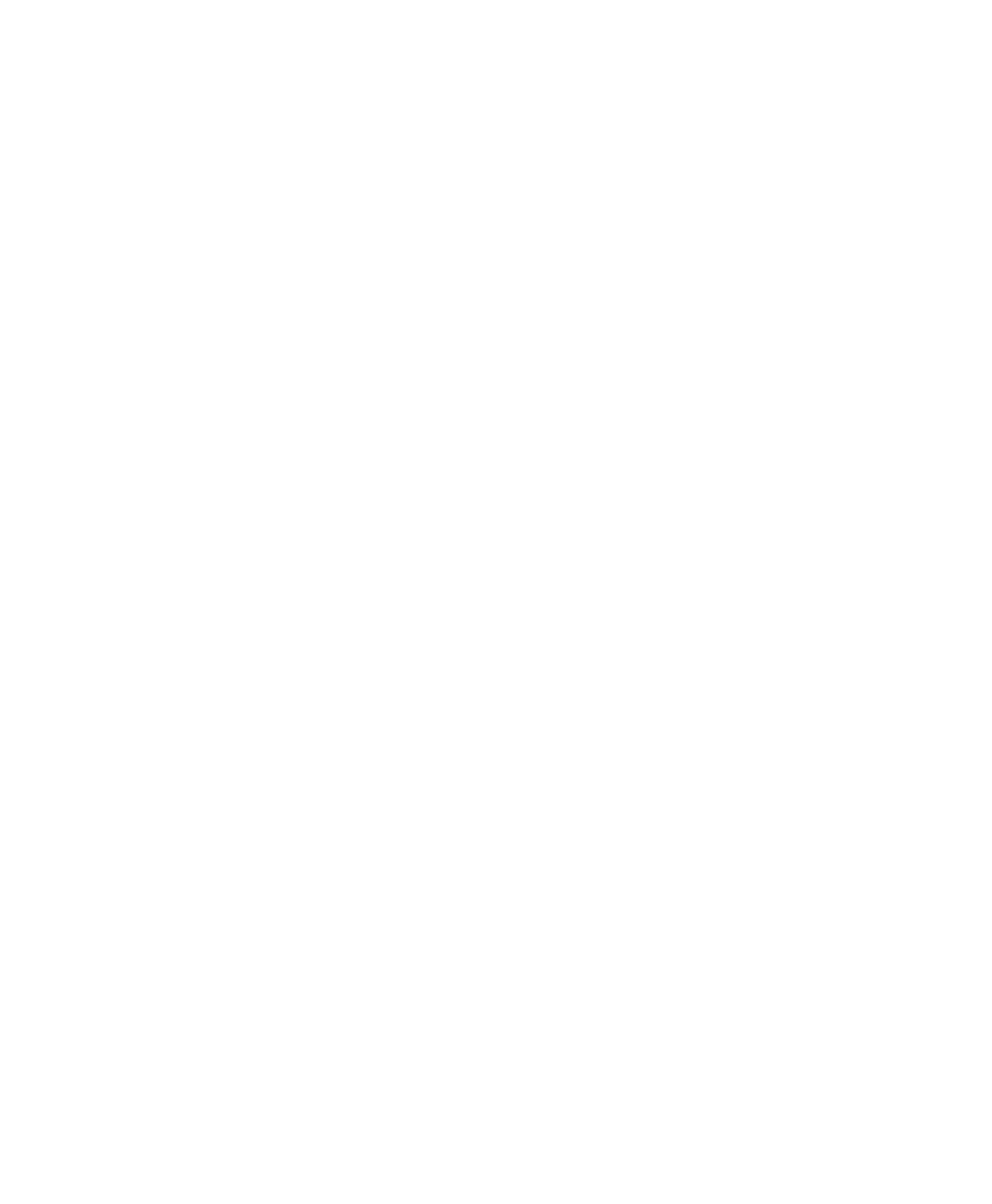# **SERVICE OF INSTALLATION THE REV. JOSHUA D. GILL November 7, 2021 ~ 6:30 p.m.**

#### **\* = Please stand if you are able**

## WE GATHER BEFORE GOD

**PRELUDE** *All Creatures of Our God and King* arr. George E. Beverst

**WELCOME Elder Todd Lord**

#### **THE CALL TO WORSHIP**

| Leader: | In this very room there is quite enough love, |
|---------|-----------------------------------------------|
| People: | Quite enough joy and hope.                    |
| Leader: | God's presence is in this room,               |
| People: | Which is enough love for all the world.       |
| All:    | Let us worship the living, loving God.        |

| *HYMN No. 138 | Holy, Holy, Holy! Lord God Almighty (vv. 1 and 4) | Nicea |
|---------------|---------------------------------------------------|-------|
|               | (see music and words at the back of the bulletin) |       |

#### \* **CALL TO CONFESSION Elder Beth Anne Foess**

Even when we were dead through our sin, our merciful and loving God made us alive together with Christ and raised us up through him. In humility and faith let us confess our sin to God.

#### **\*THE PRAYER OF CONFESSION**

**Merciful and loving God, you have called us to be your people and claimed us for the service of Jesus Christ. We confess that we have not lived up to our calling to proclaim the good news in word and deed. We are quick to speak when we ought to listen and remain silent when it is time to speak. We put too much faith in our own actions and fail to trust the strength of your Spirit. O God, forgive our foolish and sinful ways. Strengthen us anew to follow Christ's way in the world. By your Holy Spirit, give us the grace we need to be faithful disciples and fulfill our common calling; through Jesus Christ our Lord and Savior.**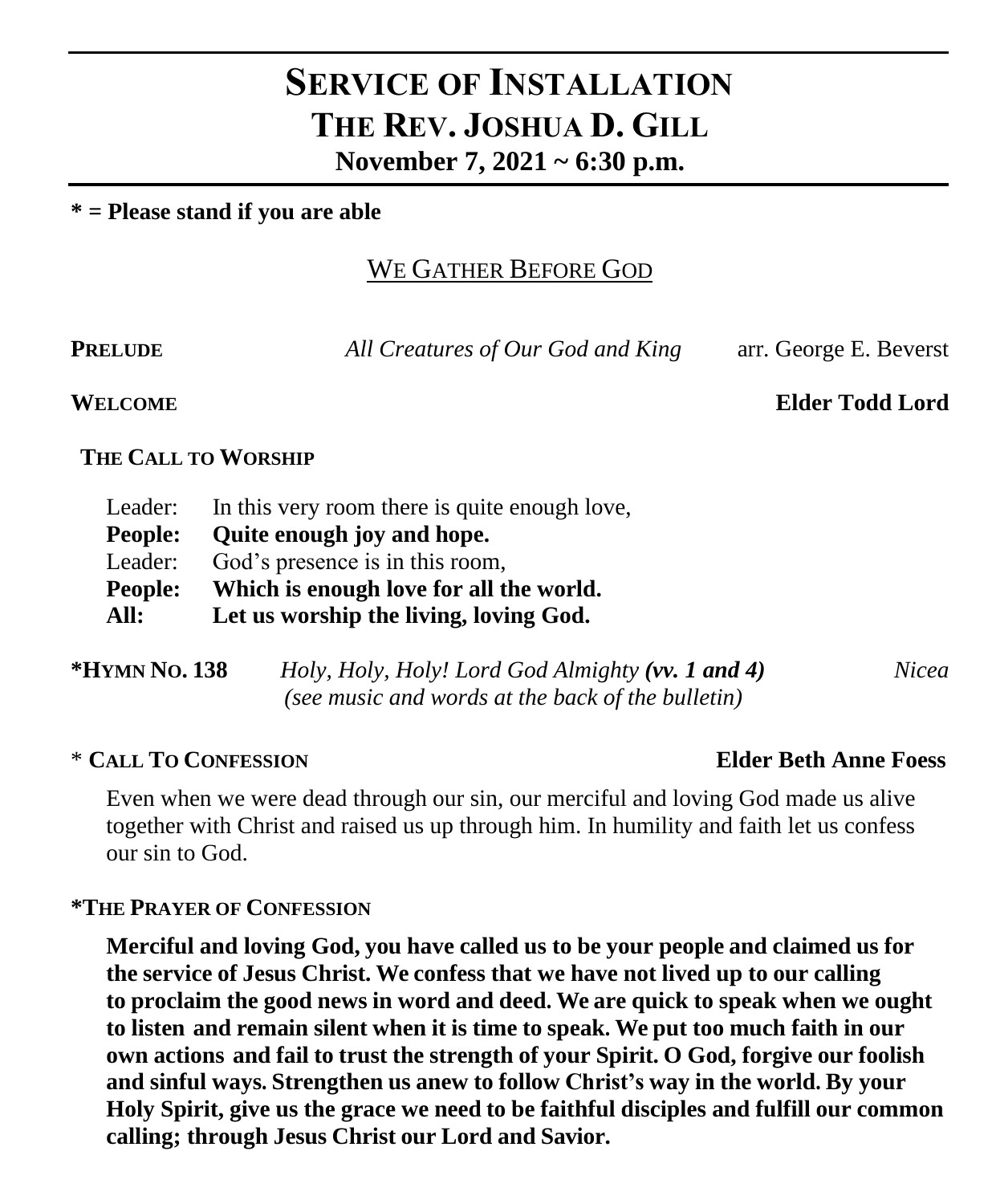#### **\*ASSURANCE OF GOD'S GRACE**Eph. 2:8

Leader: By Grace you have been saved through faith, and this is not your own doing; it is the gift of God.

**People: In the name of Jesus Christ, we are forgiven! Thanks be to God.** 



### WE LISTEN TO GOD'S WORD

#### **SCRIPTURE** Psalm 146 (NRSV) **Elder Stephanie Borger**

Praise the Lord! Praise the Lord, O my soul! I will praise the Lord as long as I live; I will sing praises to my God all my life long. Do not put your trust in princes, in mortals, in whom there is no help. When their breath departs, they return to the earth; on that very day their plans perish. Happy are those whose help is the God of Jacob, whose hope is in the Lord their God, who made heaven and earth, the sea, and all that is in them; who keeps faith forever; who executes justice for the oppressed; who gives food to the hungry. The Lord sets the prisoners free; the Lord opens the eyes of the blind. The Lord lifts up those who are bowed down; the Lord loves the righteous. The Lord watches over the strangers; he upholds the orphan and the widow, but the way of the wicked he brings to ruin. The Lord will reign forever, your God, O Zion, for all generations. Praise the Lord!

Leader: The Word of the Lord.

**People: Thanks be to God.**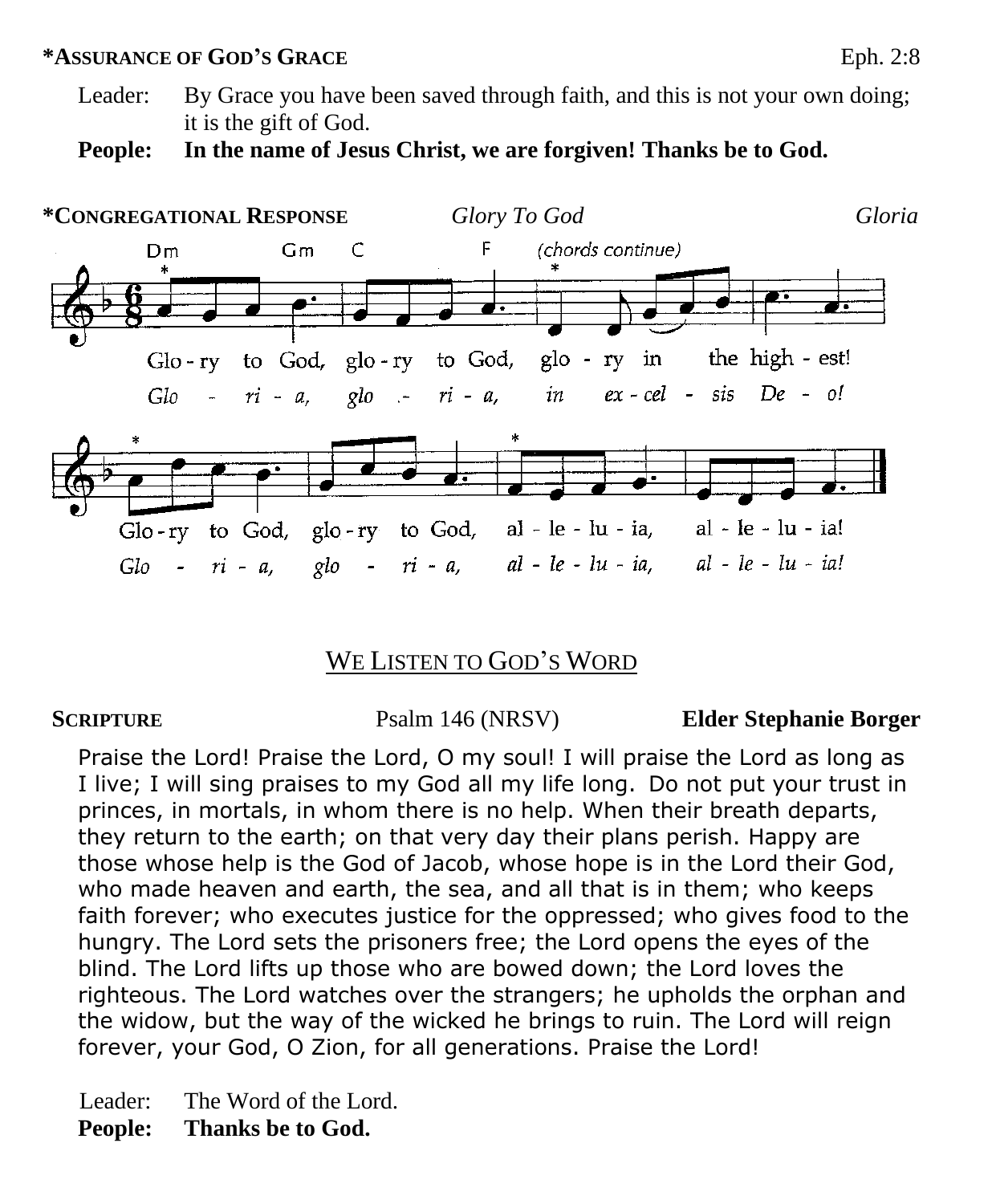**\*HYMN NO. 391** *Take My Life (vv. 1 and 4)* Hendon *(see music and words at the back of the bulletin)*

### WE RESPOND TO GOD'S GRACE

#### **OFFERING Elder Dick Witzke**

*The offering this evening will be used to support the Donegal Presbytery Teaching Elder (Pastor) Emergency Fund. This is a fund through the Presbytery that helps pastors in times of crisis. Offering plates are in the back of the sanctuary.*



#### **\*PRAYER OF DEDICATION**

### INSTALLATION OF THE PASTOR

#### **STATEMENT ON THE MINISTRY OF THE CHURCH Rev. Chris Blackford, H.R.**

We are called out by God to be the Church of Jesus Christ, a sign in the world today of what God intends for all humankind. In our life together we are to display the new humanity that God offers everyone in Jesus Christ. We are to be God's new creation, holding out to all people a new beginning, as sin is forgiven, reconciliation accomplished, and dividing walls of hostility are torn down.

This is our calling as the body of Christ, to be fulfilled corporately and individually. In Word and Sacrament we are to proclaim the good news of salvation, to present the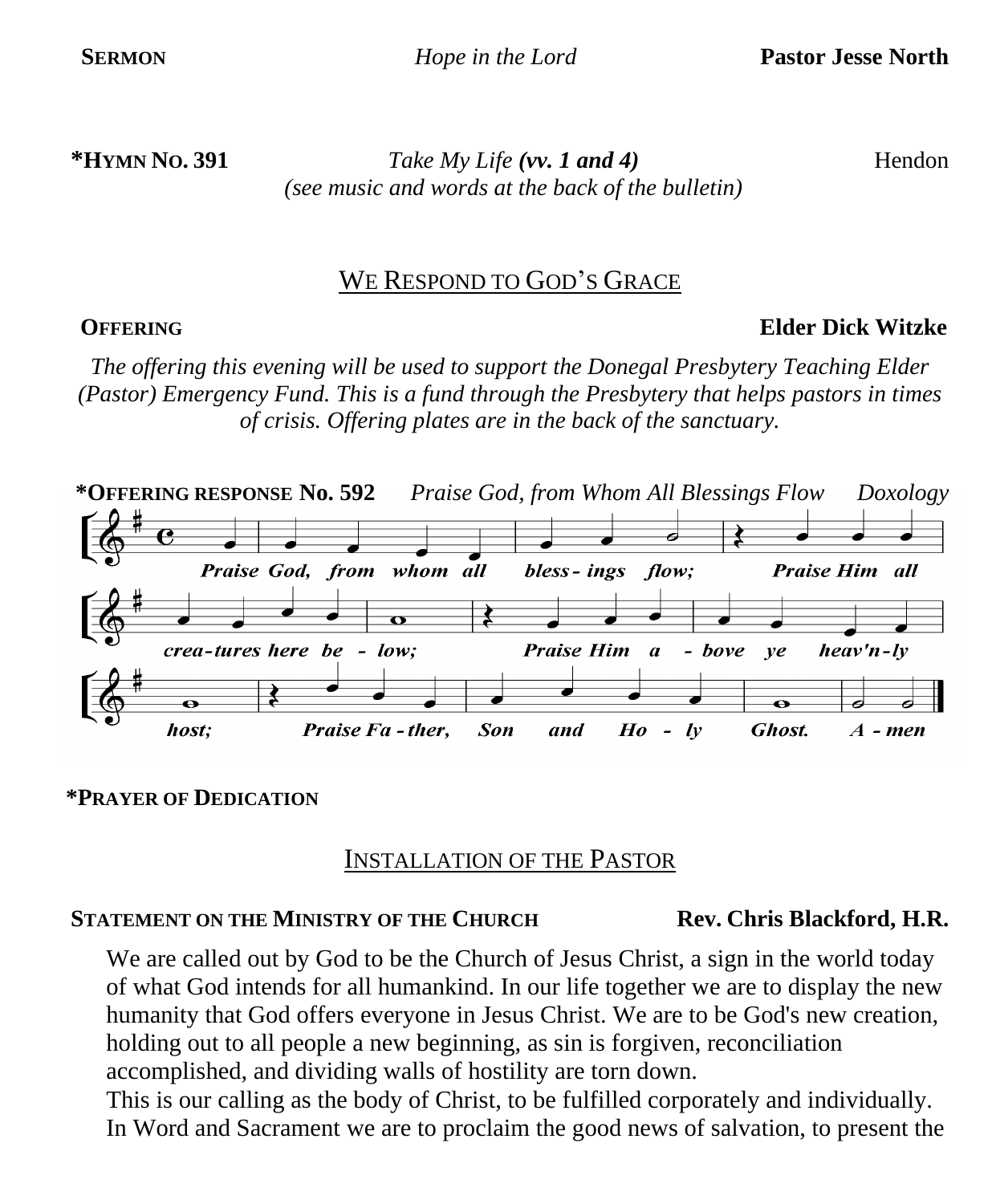claims of Jesus Christ on people's lives, and to be Christ's faithful evangelists, making disciples, demonstrating God's love, and taking part in God's activity in the world. We are to minister to the needs of the poor and powerless, struggle for justice and freedom, give of ourselves and our substance to those who suffer, and share with Christ in establishing his just, peaceable, and loving rule in the world.

We are to undertake the church's mission, willing to risk everything and trust God in all things. The church of Jesus Christ is called to a new openness: to the powerful presence of God in our midst; to the diversity of the community of faith; to possibilities and perils of our institutional life; and to God's continuing reformation of the church worldwide.

The great ends of the church are the proclamation of the Gospel for the salvation of humankind; the shelter, nurture, and spiritual fellowship of the children of God; the maintenance of divine worship; the preservation of the truth; the promotion of social righteousness; and the exhibition of the Kingdom of Heaven to the world.

### **STATEMENT ON INSTALLATION Rev. Alison Beaulieu**

The ministry of the church is shared by pastor and people, so that all together may fulfill the mission to which we are called in Jesus Christ. The particular responsibility of the ministry of Word and Sacrament is to build up the church and serve the people of God, so the Word may be rightly proclaimed and the sacraments rightly celebrated. The call to this ministry has been extended by the congregation, accepted by the candidate, and approved by the presbytery.

In his baptism Joshua Gill was clothed with Christ. He was ordained to the ministry of Word and Sacrament by the Presbytery of Donegal and is now called by God through the voice of this congregation to serve as pastor with the people here. We remember with joy our common calling to serve Christ, and we celebrate God's call to our brother, Josh, to serve among us as our pastor.

### **CONSTITUTIONAL QUESTIONS Rev. Matt Randolph**

a. Do you trust in Jesus Christ your savior, acknowledge him Lord of all and Head of the Church, and through him believe in one God, Father, Son and Holy Spirit? b. Do you accept the Scriptures of the Old and New Testaments to be, by the Holy

Spirit, the unique and authoritative witness to Jesus Christ in the church universal, and God's word to you?

c. Do you sincerely receive and adopt the essential tenets of the Reformed faith as expressed in the confessions of our church as authentic and reliable expositions of what Scripture leads us to believe and do, and will you be instructed and led by those confessions as you lead the people of God?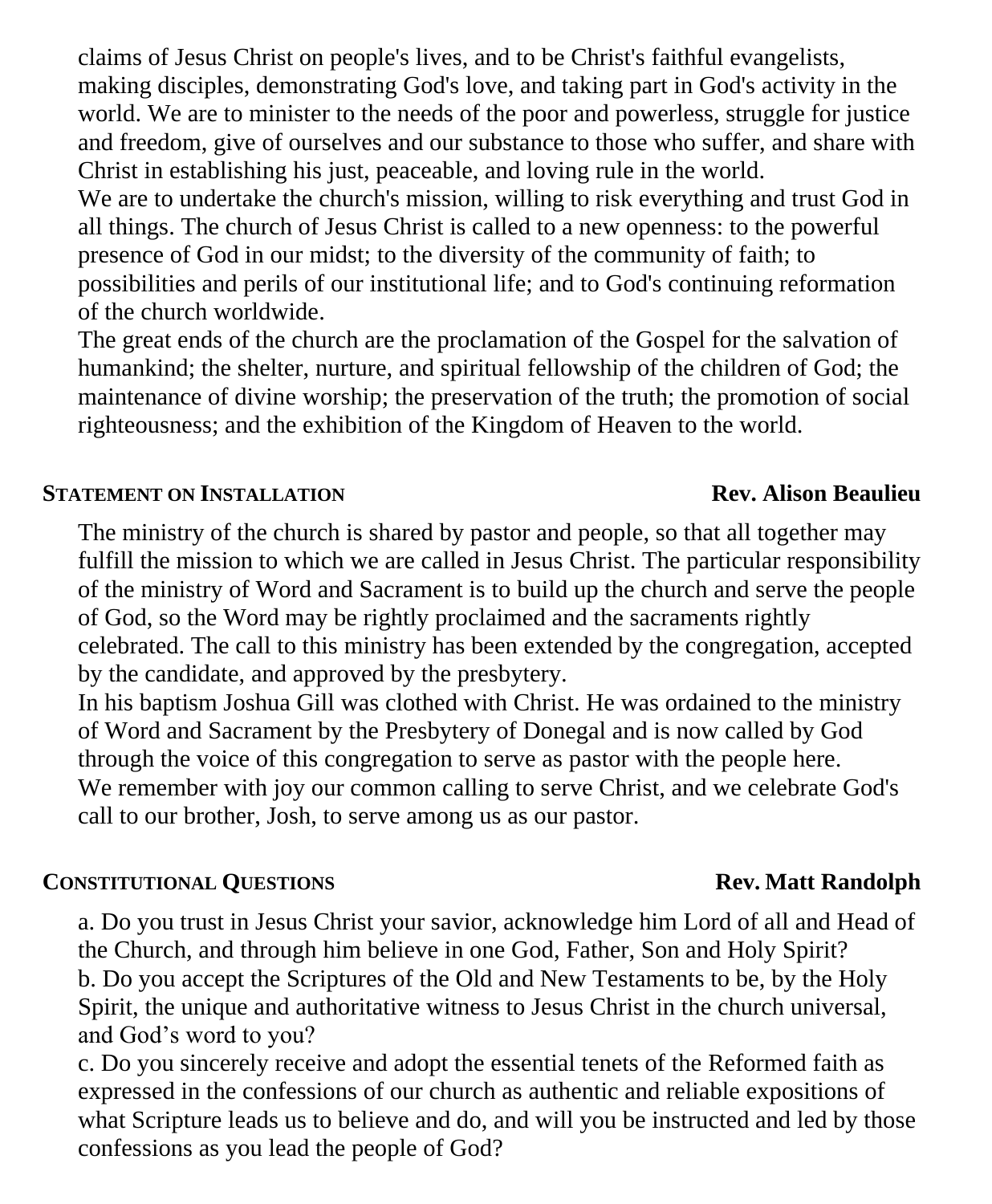d. Will you be a minister of the Word and Sacrament in obedience to Jesus Christ, under the authority of Scripture, and continually guided by our confessions?

e. Will you be governed by our church's polity, and will you abide by its discipline? Will you be a friend among your colleagues in ministry, working with them, subject to the ordering of God's Word and Spirit?

f. Will you in your own life seek to follow the Lord Jesus Christ, love your neighbors, and work for the reconciliation of the world?

g. Do you promise to further the peace, unity and purity of the church?

h. Will you seek to serve the people with energy, intelligence, imagination and love?

i. Will you be a faithful minister, proclaiming the good news in Word and Sacrament, teaching faith, and caring for people? Will be active in government and discipline, serving in the governing bodies of the church; and in your ministry, will you try to show the love and justice of Jesus Christ.

#### **\*Elders to the Congregation Elder Beth Magid**

### a. Do we as members of the church, accept Joshua Gill as our pastor, chosen by God through the voice of this congregation to guide us in the way of Jesus Christ? **We do.**

b. Do we agree to encourage him/her, to respect his decisions, and to follow as he guides us, serving Jesus Christ, who alone is Head of the Church? **We do.**

c. Do we promise to pay him fairly and provide for his welfare as he works among us; to stand by him in trouble and share his joys? Will we listen to the word he preaches, welcome his pastoral care, and honor his authority as he seeks to honor and obey Jesus Christ our Lord? **We do.**

#### **PRAYER OF INSTALLATION**

**CHARGE TO THE PASTOR Rev. Michael Wilson**

**CHARGE TO THE CONGREGATION Rev. Dr. Erin Cox-Holmes**

**\*HYMN NO. 332** *Live Into Hope (vv. 1 and 4)* Truro

### WE DEPART FOR SERVICE

**\*THE CHARGE AND BENEDICTION**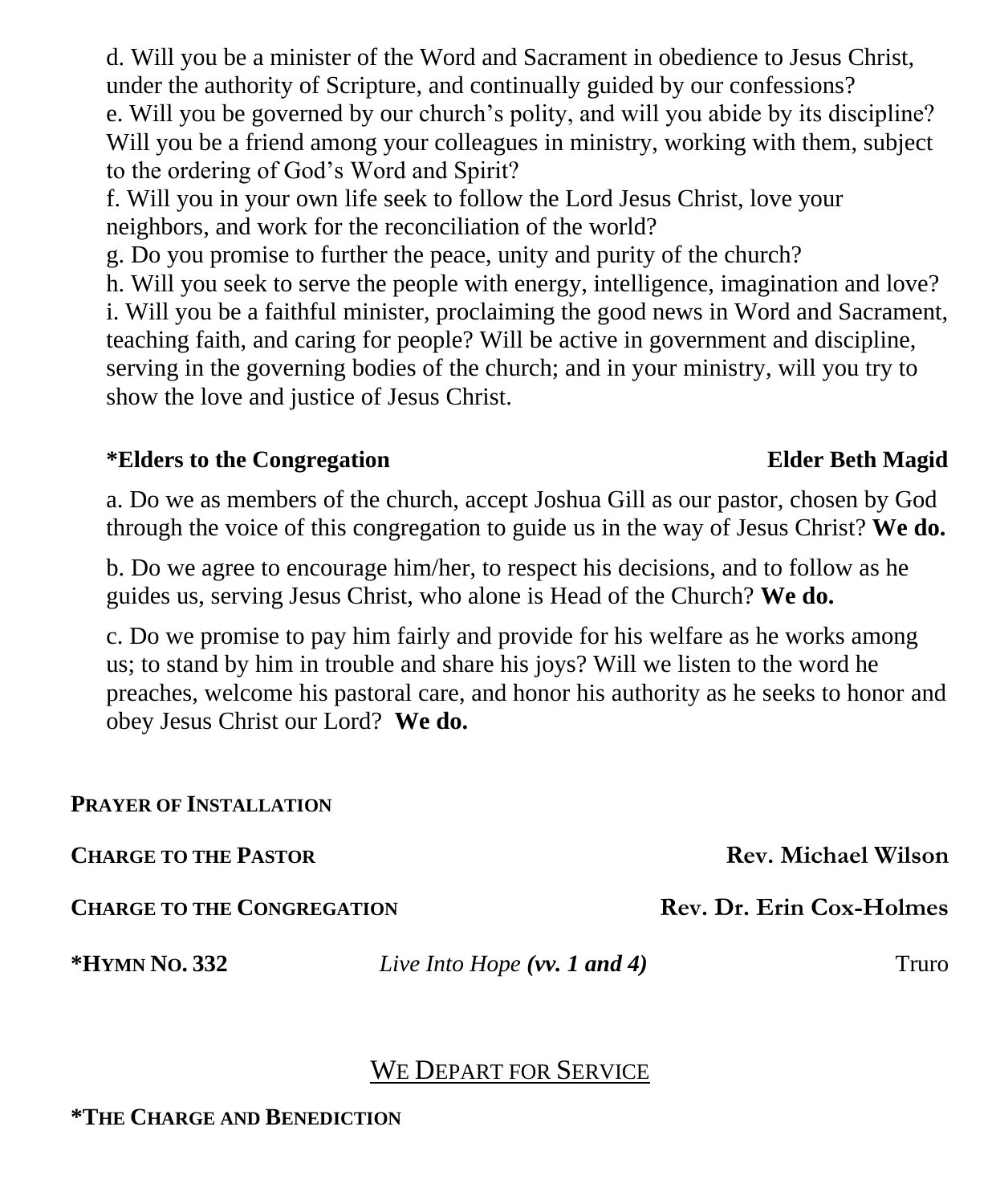

**POSTLUDE** *Praise the Lord, the King of Heaven "Lauda Anima", arr. Lani Smith*

**~ The flowers in the chancel tonight are given to the Glory of God by the Worship Committee in honor of the installation of Rev. Josh Gill. ~**

# **PARTICIPATING IN WORSHIP**

**Rev. Dr. Erin Cox-Holmes**, Executive Presbyter of Donegal Presbytery **Rev. Dr. Michael Wilson,** Stated Clerk of Presbytery of Donegal **Rev. Joshua D. Gill**, Pastor **Randy Yoder,** Director of Music **Todd Lord,** PNC Co-Chair **Beth Anne Foess,** Elder **Stephanie Borger, Elder, 1st Presbyterian Church of York Rev. Jesse North,** Commissioned Pastor of Wrightsville Presbyterian Church **Rev. Chris Blackford, H.R. Rev. Alison Beaulieu,** Co-Pastor of 1st Presbyterian of York **Rev. Matt Randolph,** Moderator of Presbytery of Donegal **Elder Beth Magid,** PNC Co-Chair

The offering this evening will be used to support the Donegal Presbytery Teaching Elder(Pastor) Emergency Fund. This is a fund through the Presbytery that helps pastors in times of crisis. Checks are to be made out to Presbytery of Donegal with "Pastor Emergency Fund" in the memo. Thank you for your generosity.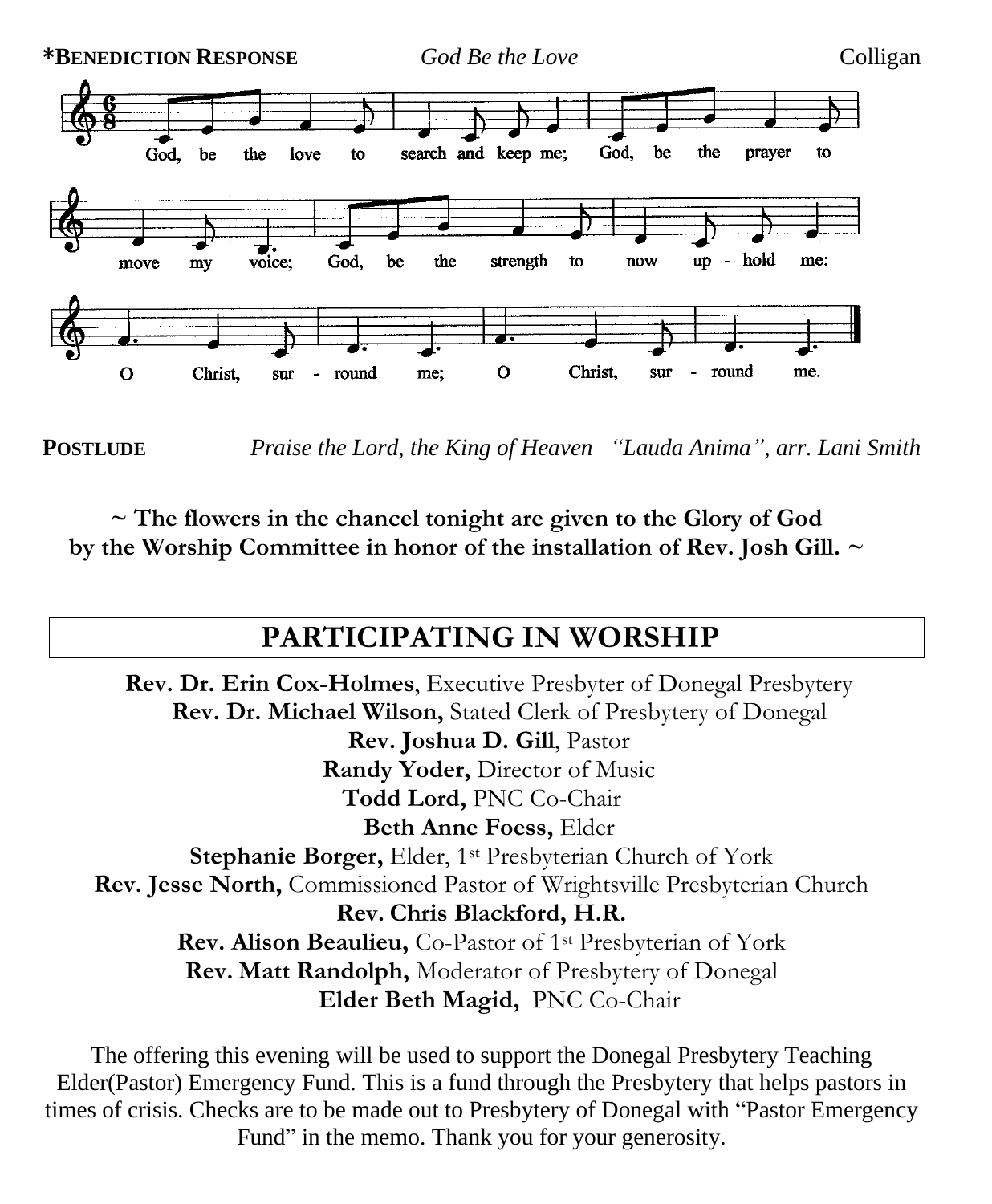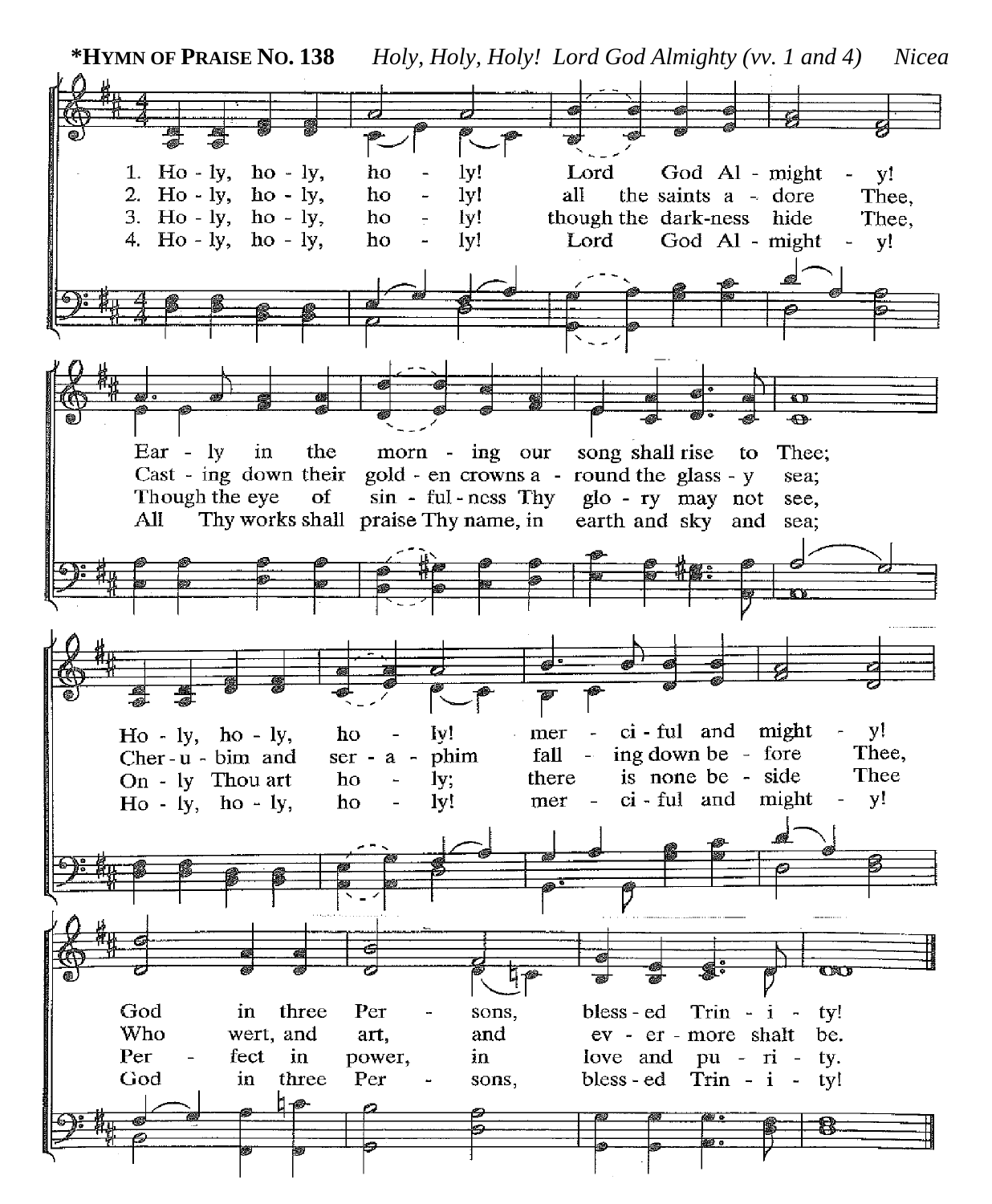

- 5. Take my will, and make it Thine; It shall be no longer mine. Take my heart, it is Thine own; It shall be Thy royal throne, It shall be Thy royal throne.
- 6. Take my love; my Lord, I pour At Thy feet its treasure store. Take myself, and I will be Ever, only, all for Thee, Ever, only, all for Thee.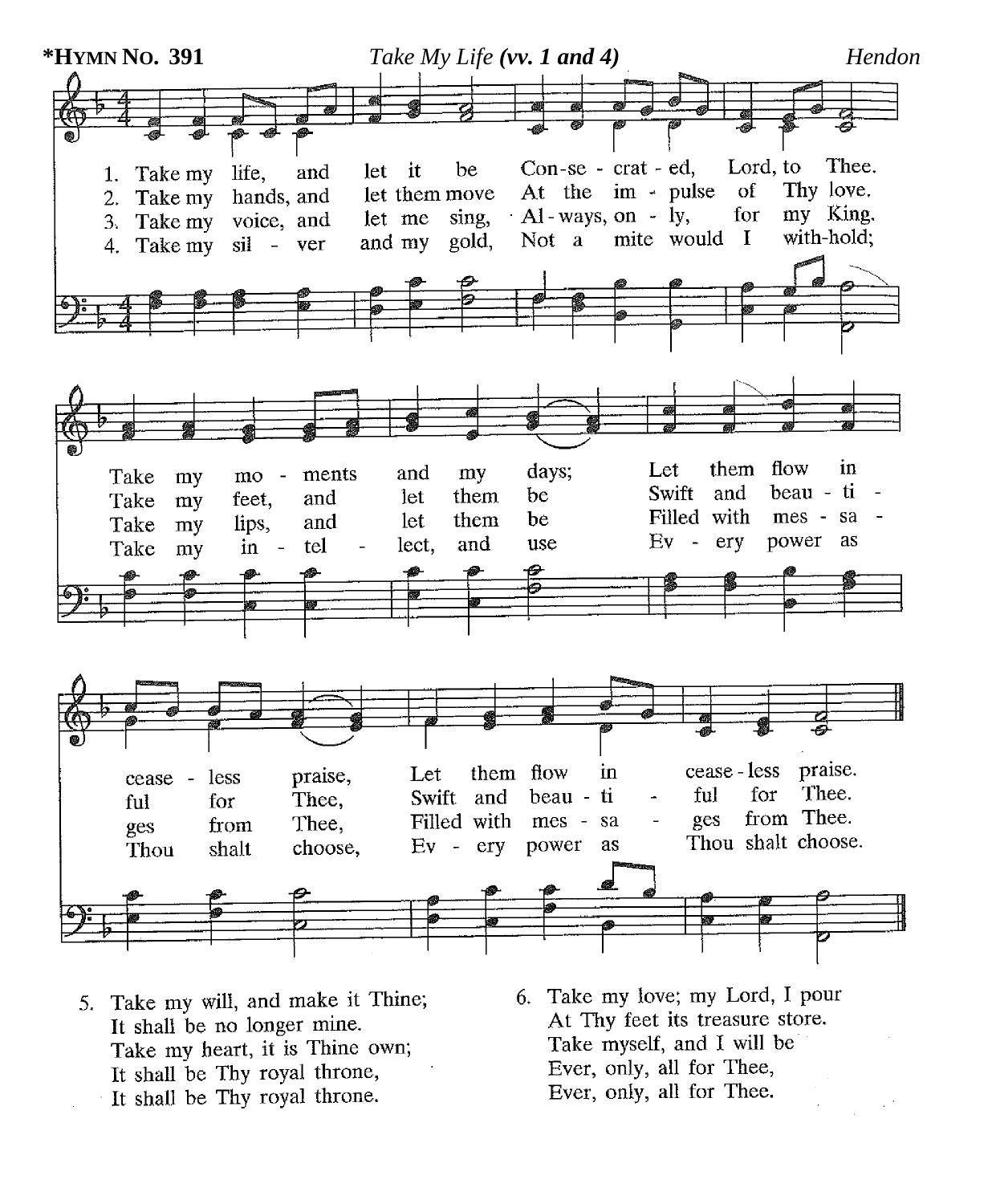